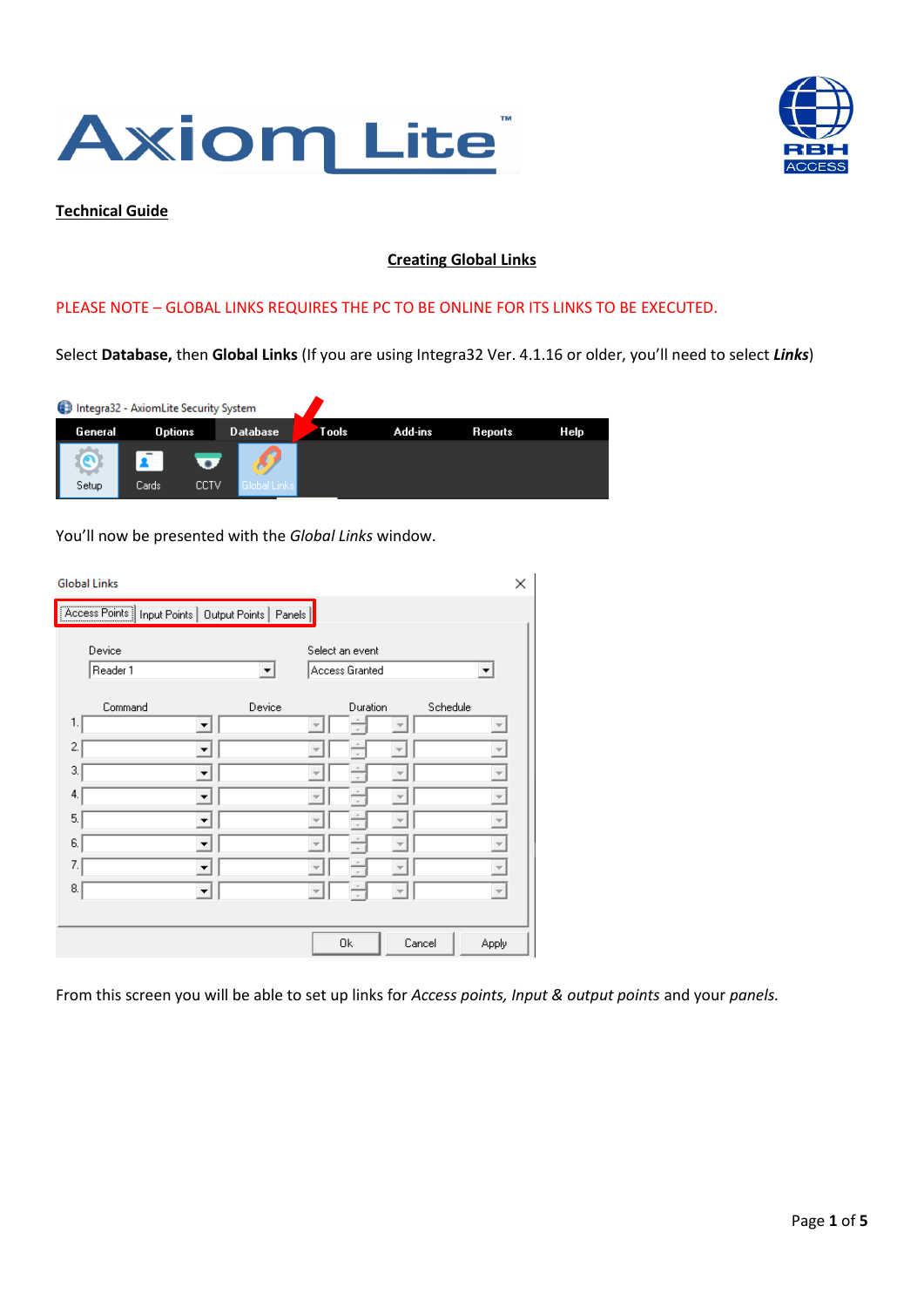Select your required *tab.* For example, we will be using the *Input Points* tab.

| <b>Global Links</b>                                   |                      |                                   | ×                        |
|-------------------------------------------------------|----------------------|-----------------------------------|--------------------------|
| Access Points   Input Points   Output Points   Panels |                      |                                   |                          |
| Device<br>Reader 1                                    | $\blacktriangledown$ | Select an event<br>Access Granted | ▼                        |
|                                                       |                      |                                   | Schedule                 |
| Command<br>1.                                         | Device               | Duration                          |                          |
| 2.<br>▼                                               |                      |                                   | $\overline{\phantom{m}}$ |
| 3.                                                    |                      |                                   | $\overline{\phantom{a}}$ |
| 4.                                                    |                      |                                   | $\overline{\mathbf{v}}$  |
| 5.                                                    |                      |                                   | $\overline{\mathcal{M}}$ |
| 6.                                                    |                      |                                   | $\overline{\phantom{a}}$ |
| 7.                                                    |                      |                                   |                          |
| 8.                                                    |                      |                                   | $\overline{\psi}$        |
|                                                       |                      |                                   |                          |
|                                                       |                      | ,<br>0k<br>Cancel                 | Apply                    |

# Select your **Input**

| <b>Global Links</b>                                   | ×                                                             |
|-------------------------------------------------------|---------------------------------------------------------------|
| Access Points   Input Points   Output Points   Panels |                                                               |
| Device<br>Input 3                                     | Select an event<br>Input Abnormal<br>$\overline{\phantom{a}}$ |
| Input 3<br>Input 4<br>Input 7<br>1.<br>Input 8        | Schedule<br>Duration                                          |
| 2.                                                    | $\overline{\mathcal{N}}$                                      |
| 3.<br>$\overline{\phantom{a}}$                        | $\overline{\psi}$                                             |
| 4.<br>▼                                               | $\overline{\mathcal{M}}$                                      |
| 5.<br>▼                                               | $\overline{\mathbf{v}}$                                       |
| 6.<br>$\blacktriangledown$                            | $\overline{\mathbf{v}}$<br>Ψ                                  |
| 7.<br>$\overline{\phantom{a}}$                        | $\overline{\psi}$                                             |
| 8.<br>$\blacktriangledown$                            | $\overline{\psi}$<br>$\overline{\mathcal{N}}$                 |
|                                                       |                                                               |
|                                                       | Cancel<br>0k<br>Apply                                         |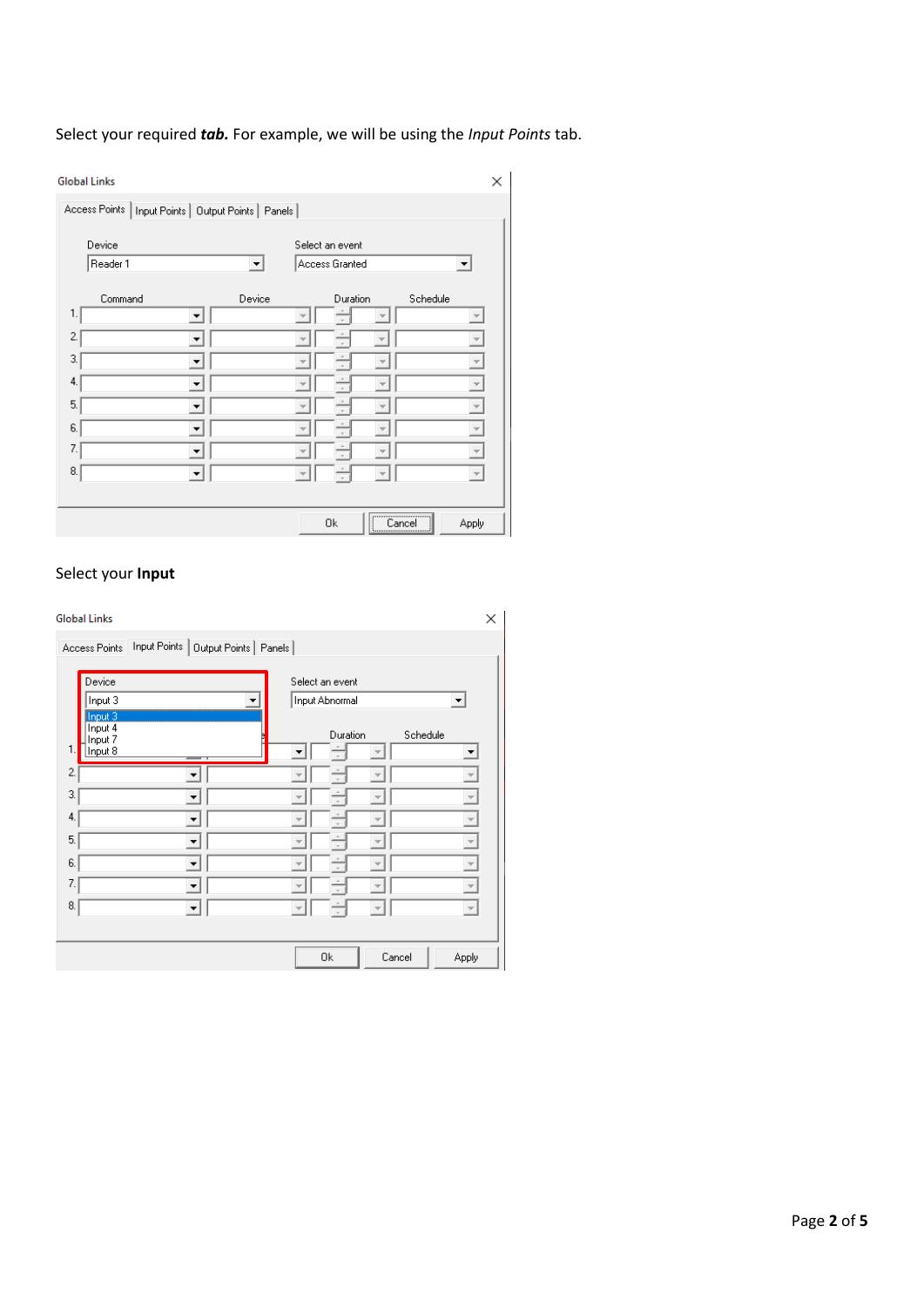# Select an **Event.** For Example, we will be using the *Input Alarm* event.

| <b>Global Links</b>                                       | X                                                                             |
|-----------------------------------------------------------|-------------------------------------------------------------------------------|
| Input Points<br>Output Points   Panels  <br>Access Points |                                                                               |
| Device<br>Input 3<br>▾                                    | Select an event<br>Input Alarm<br><b>Input Abnormal</b><br><b>Input Alarm</b> |
| Device<br>Command<br>1.                                   | <b>Input Normal</b><br>Input Restore<br>Input Trouble                         |
| $\overline{c}$<br>3.                                      | $\tau$                                                                        |
| 4.                                                        |                                                                               |
| 5.                                                        |                                                                               |
| 6.                                                        |                                                                               |
| 7.                                                        |                                                                               |
| 8.                                                        |                                                                               |
|                                                           | Cancel<br>0k<br>Apply                                                         |

# Now that we have selected our event, we will need to pick our **Command.**

| <b>Global Links</b>                             |                                       |                                | ×                        |
|-------------------------------------------------|---------------------------------------|--------------------------------|--------------------------|
| Access Points                                   | Input Points   Output Points   Panels |                                |                          |
| Device<br>Input 3                               | ▾                                     | Select an event<br>Input Alarm | ▼                        |
| Command                                         | Device                                | Duration                       | Schedule                 |
| $\overline{\phantom{a}}$                        |                                       | $\overline{\phantom{a}}$       |                          |
| Arm Input<br>A<br>Disarm Input                  |                                       |                                |                          |
| Output On<br>Output Off                         |                                       | $\overline{\phantom{a}}$       | $\overline{\phantom{a}}$ |
| Unlock Door<br>Lock Door                        |                                       |                                | $\overline{\mathcal{M}}$ |
| High Security On<br>Ħ<br>High Security Off<br>٧ |                                       |                                |                          |
| 6.<br>▼                                         |                                       |                                |                          |
| 7.<br>▼                                         |                                       | $\overline{\phantom{a}}$       |                          |
| 8.                                              |                                       | $\overline{\mathcal{A}}$       | $\overline{\psi}$        |
|                                                 |                                       |                                |                          |
|                                                 |                                       | 0k                             | Cancel<br><b>Apply</b>   |

For this link, we will be selecting the *Unlock Door* option.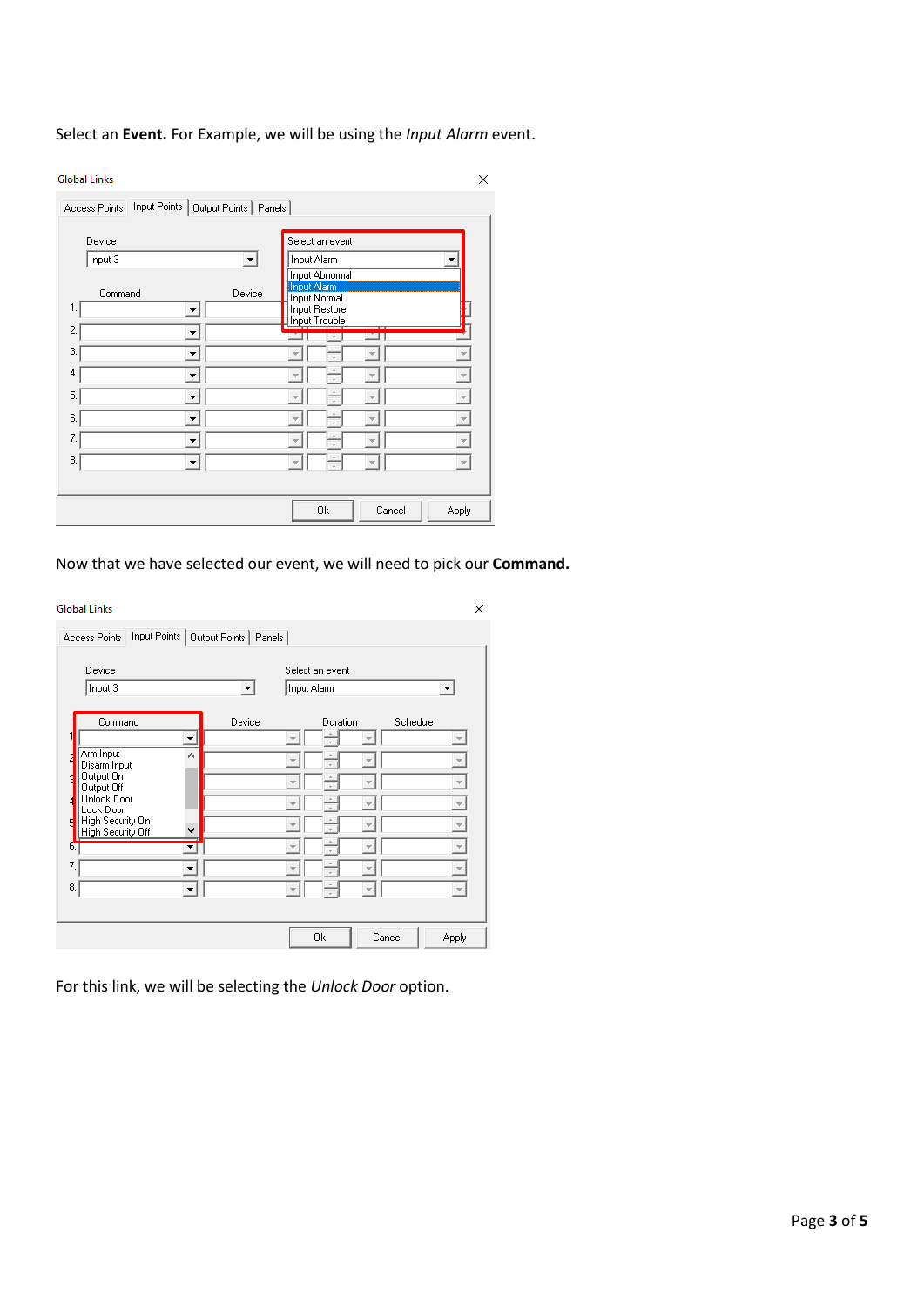We must now select which *Device/s* the command will be sent to. This can either be all readers, or a specific reader.

| Device             |                                                     | Select an event |             |                          |
|--------------------|-----------------------------------------------------|-----------------|-------------|--------------------------|
| Input 3            | ▼                                                   | Input Alarm     |             | ▼                        |
| Command            | Device                                              | Duration        | Schedule    |                          |
| 1.1<br>Unlock Door | ▼                                                   | ≑Sec ∑<br>▼     | 01 - Always |                          |
| 2.                 | All Readers<br>$\overline{\phantom{0}}$<br>Reader 1 |                 |             |                          |
| 3.                 | Reader 2                                            |                 |             |                          |
| 4.                 |                                                     |                 |             |                          |
| 5.                 | $\overline{\phantom{a}}$                            |                 |             | $\overline{\mathbf{v}}$  |
| 6.                 |                                                     |                 |             |                          |
| 7.                 |                                                     |                 |             |                          |
| 8.                 |                                                     |                 |             |                          |
|                    | ▼                                                   | Ψ               |             | $\overline{\phantom{m}}$ |

We are now going to set the *Duration* of the command.

| <b>Global Links</b><br>Input Points   Output Points   Panels  <br>Access Points |             |                         |                                                         |        |             |                          | × |
|---------------------------------------------------------------------------------|-------------|-------------------------|---------------------------------------------------------|--------|-------------|--------------------------|---|
| Device<br>Input 3                                                               | ▼           | Input Alarm             | Select an event                                         |        |             | $\blacktriangledown$     |   |
| Command                                                                         | Device      |                         | Duration                                                |        | Schedule    |                          |   |
| 1.<br>Unlock Door                                                               | All Readers |                         | $\overline{0}$ $\div$ Sec $\boxed{\bullet}$ $\parallel$ |        | 01 - Always | ▼                        |   |
| 2.                                                                              |             |                         |                                                         |        |             | $\overline{\psi}$        |   |
| 3.<br>▼                                                                         |             |                         |                                                         |        |             | $\overline{\nabla}$      |   |
| 4.                                                                              |             |                         |                                                         |        |             | $\overline{\phantom{a}}$ |   |
| 5.<br>▼                                                                         |             |                         |                                                         |        |             | $\overline{\mathbf{v}}$  |   |
| 6.<br>$\overline{\phantom{a}}$                                                  |             |                         |                                                         |        |             | $\overline{\phantom{m}}$ |   |
| 7.<br>$\overline{\phantom{a}}$                                                  |             |                         |                                                         |        |             | $\overline{\psi}$        |   |
| 8.<br>$\blacktriangledown$                                                      |             | $\overline{\mathbf{v}}$ |                                                         |        |             | $\overline{\mathcal{P}}$ |   |
|                                                                                 |             |                         |                                                         |        |             |                          |   |
|                                                                                 |             |                         | 0k                                                      | Cancel |             | Apply                    |   |

Setting the *Duration* to **0 Seconds** will allow this command to become permanent.